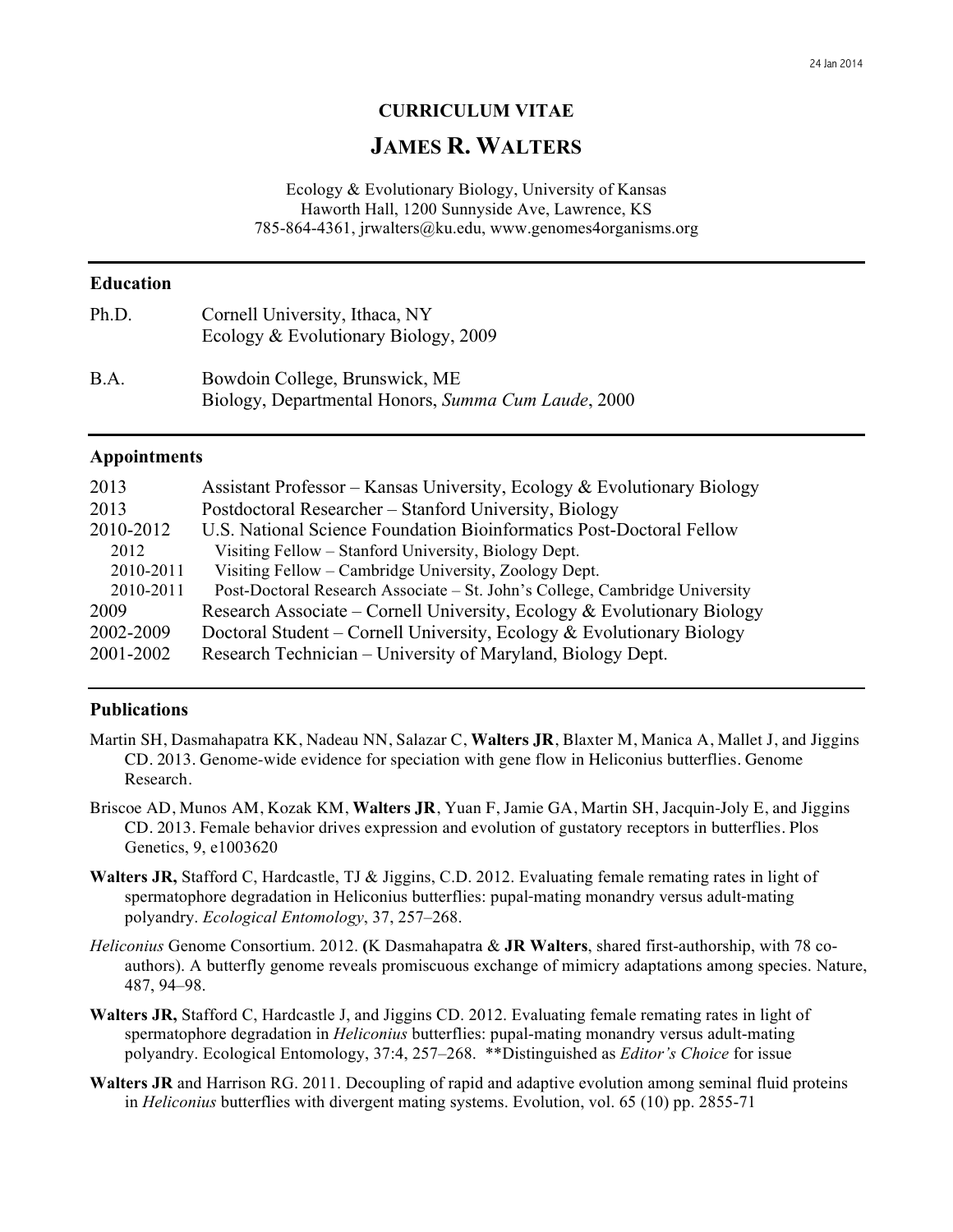- **Walters JR** and Hardcastle TH. 2011. Getting a full dose? Reconsidering sex chromosome dosage compensation in the silkworm, *Bombyx mori*. Genome Biology and Evolution vol. 3 pp. 491-504
- **Walters JR** and Harrison RG.2010. Combined EST and Proteomic Analysis Identifies Rapidly Evolving Seminal Fluid Proteins in *Heliconius* Butterflies. Molecular Biology and Evolution vol. 27 (9) pp. 2000- 2013
- Maroja LM, Andres JA, **Walters JR**, and Harrison RG. 2009. Multiple barriers to gene exchange in a field cricket hybrid zone. Biological Journal of the Linnean Society. 97(2):390-402.
- **Walters JR** and Harrison RG. 2008. EST analysis of male accessory glands from *Heliconius* butterflies with divergent mating systems. BMC genomics, 9: 593.
- Papa R, Morrison CM, **Walters JR**, Counterman BA, Chen R, Halder G, Roberts L, Kapan DD, Jiggins CD, Reed RD, McMillan WO. 2008. Highly conserved gene order and numerous novel repetitive elements in genomic regions linked to wing pattern variation in *Heliconius* butterflies. BMC Genomics 9: 345.
- Wright TF, Johns PM, **Walters JR**, Lerner AP, Swallow JG and Wilkinson GS. 2004. Microsatellite variation among divergent populations of stalk-eyed flies, genus *Cyrtodiopsis*. Genetical Research 84(1) 27-40
- Graustein A, Gaspar JM, **Walters JR**, Palopoli MF. 2002. Levels of DNA polymorphism vary with mating system in the nematode genus *Caenorhabditis*. Genetics. 161 (1) 99-107.

### **Fellowships, Awards, & Grants**

### Fellowships

| 2010-2012 | U.S. National Science Foundation Bioinformatics Post-Doctoral Fellowship        |
|-----------|---------------------------------------------------------------------------------|
| 2002-2004 | U.S. National Science Foundation Graduate Research Fellowship                   |
| 1999      | Surdna Foundation Undergraduate Research Fellowship                             |
| Awards    |                                                                                 |
| 2009      | Outstanding Teaching Service, Ecology & Evolutionary Biology, Cornell           |
| 2009      | Society for Molecular Biology & Evolution Graduate Student Travel Award         |
| 2003      | 'Best Talk by a First Year Student' in EEB Graduate Student Symposium [Cornell] |
| 2000      | Macomber Prize for outstanding senior majoring in biology [Bowdoin]             |
| 1999      | Moulton Prize for outstanding junior majoring in biology [Bowdoin]              |
| 1999      | Phi Beta Kappa [Bowdoin]                                                        |

#### Research Grants

- 2010 **Capacity Challenge Grant, The Genome Analysis Center** [Norwich, UK]: *RNAseq transcriptome analysis of adaptively divergent phenotypes in Passion-flower butterflies (Genus: Heliconius)* (£40,000 equivalent in sequencing services; JRW primary author, PI: Chris Jiggins)
- 2010 **John Fell Fund, Oxford University**: *Molecular evolution of sex-linked and sex-biased genes in moths and butterflies* (£42,450; JRW primary author, PI: Judith Mank)
- 2006 **National Science Foundation Doctoral Dissertation Improvement Grant**: *Effects of mating system on accessory gland evolution in Heliconius butterflies* (\$11,970)

#### Smaller Research Grants (less than \$2000)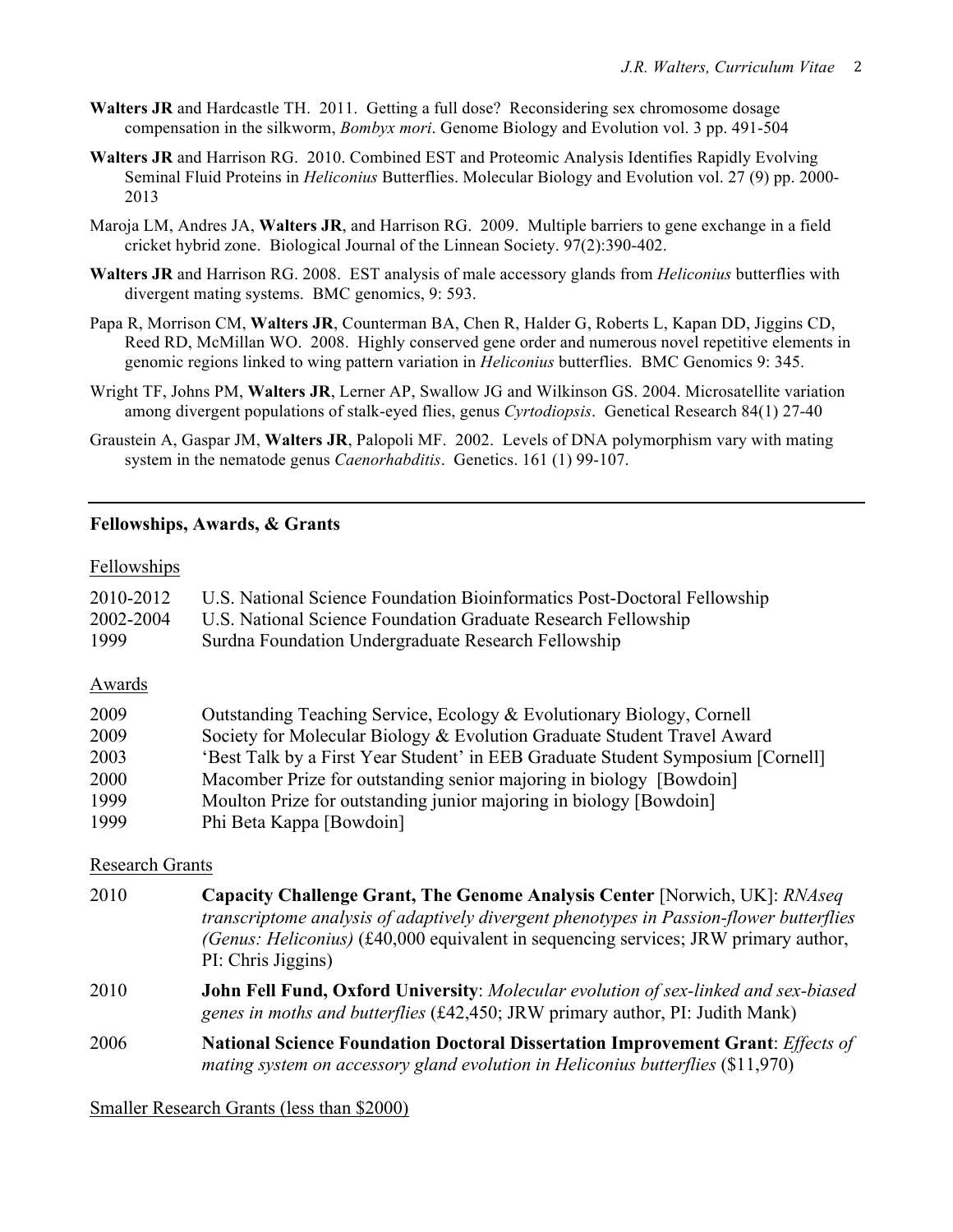| 2011      | Weis-Fogh Trust Fund [Cambridge]           |
|-----------|--------------------------------------------|
| 2004-2007 | Andrew W. Mellon Foundation [Cornell] (3x) |
| 2005-2008 | Cornell University Sigma Xi (3x)           |
| 2007      | Orenstein Award [Cornell]                  |
| 2004-2008 | Cornell Graduate School Travel Grant (3x)  |

### **Research experience**

2013 Post-doctoral research Stanford University, Palo Alto, CA

• Population genomic analysis of genomic imprinting in mouse and humans, synthesizing genome-wide allele-specific expression and population-resequencing data to address patterns of adaptation and diversity at imprinted loci.

2010-2012 Post-doctoral research Cambridge University, Cambridge, UK • Genomic analyses of sex-chromosome evolution in Lepidoptera using microarrays, RNA-seq, and genome re-sequencing to address dosage compensation, molecular adaptation, and expression divergence.

• Leading researcher in *Heliconius melpomene* genome project, coordinated research consortium and implemented gene predictions. Active contributor to *Manduca sexta* genome project.

2011 Post-doctoral research European Bioinformatics Institute, Hinxton, UK

• Automated gene prediction of *Heliconius melpomene* genome and quality assessment of draft genomic assemblies. 6-month appointment.

## 2009 Research Associate Cornell University, Ithaca, NY

• Grant writing and project development for a population genomic analysis of the amphibiankilling chytrid fungus. 4-month appointment.

2002-2009 Doctoral research Cornell University, Ithaca, NY • Discovery, characterization, and molecular evolution of seminal fluid proteins in *Heliconius* butterflies achieved via a synthesis of tropical field work, EST libraries, proteomics,

phylogenetics, and bioinformatics.

2001-2002 Laboratory Technician University of Maryland, College Park, MD

• Tissue collection and RNA-isolation for cDNA libraries. Optimized microsatellite primers for high-throughput genotyping. 10 month appointment.

1999-2000 Undergraduate Thesis Bowdoin College, Brunswick, ME

• Molecular evolutionary analysis of a *C. elegans* sperm protein; PCR, cloning, sequencing.

1998 Research Assistant Missouri Ozark Forest Ecosystem Project

• Mist-netting, nest-searching, and spot-mapping song birds. 3-month appointment.

## Research Training

- 2011 European Bioinformatics Institute, Hinxton, NC
	- *Advanced RNA-seq analysis*: 2-day course covering quality control and genome-wide differential gene expression analysis using RNA-seq data.

2008 National Evolutionary Synthesis Center (NESCent), Raleigh, NC

- *Computational Phyloinformatics Workshop:* 10-day course focused on writing custom BioPerl scripts and testing molecular evolutionary hypotheses.
- 2007 Woods Hole Marine Biological Laboratory, Woods Hole, MA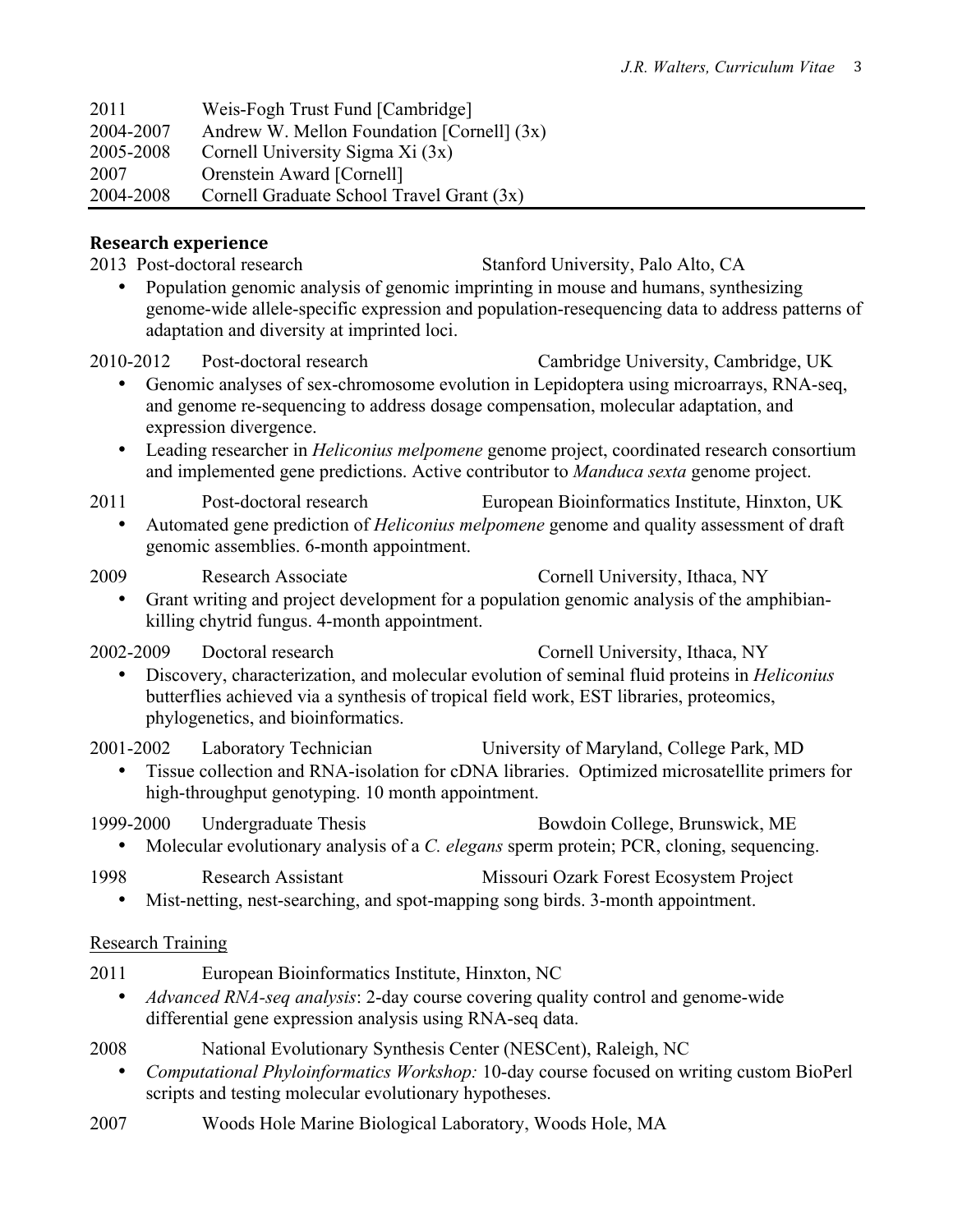- *Workshop on Molecular Evolution*. 2-week intensive course on computational methods and analyses used in molecular evolutionary research.
- **Teaching and Leadership**

2002-2009 *Teaching Assistant* Ecology & Evolutionary Biology, Cornell University

- Special Assistant to curriculum/lecture revision team for Intro Evolutionary Biology
- Evolutionary Biology: *Writing in the Majors*, a selective writing-intensive section of the introductory course for which I independently developed the curriculum
- Topics in Ecology and Evolution, the first-year grad student core course
- Macroevolution
- Speciation

### 2002-2008 *Whitewater Kayak Instructor* Cornell Outdoor Education

• Taught introductory and intermediate whitewater kayaking skills to students and community members; organized and led groups of 10-15 people on multi-day kayaking/camping trips.

2003-2004 *Co-President of EEB Graduate Student Association* Cornell University

• Coordinated meetings and committees guiding student activities; Liason between students and faculty/administration; Managed association's charter, funding, and budgeting.

2000-2001 *Manager and Instructor* Valley Mill Kayak School, Germantown, MD • Managed field and administrative operations of whitewater kayak school. Primary organizer and co-

leader of a 12-person week-long expedition on the Rio Grande river, TX.

### **Presentations and Seminars**

Invited Seminars

- 2013 University of Edinburgh, Institute of Evolutionary Biology
- 2013 University of California, Berkeley, Museum of Vertebrate Zoology
- 2012 Kansas University, Lawrence, KS
- 2009 Bowdoin College, Brunswick, ME
- 2009 Ecology and Evolutionary Biology, Cornell University
- 2008 Department of Biology, Duke University

### Conference Presentations

- 2012 Society for the study of evolution, Ottawa, Ontario, Canada
- 2011 Society for the study of evolution, University of Oklahoma, Norman
- 2010 Unifying behavioural & genomic in sexual selection research, University of Bath, UK
- 2009 Society for molecular biology and evolution, University of Iowa
- 2008 Society for the study of evolution, University of Minnesota
- 2008 Ecology and evolution graduate student symposium, Cornell University
- 2007 Eastern great lakes molecular evolution, University of Toronto
- 2006 Society for the study of evolution, SUNY Stoney Brook
- 2006 Ecology and evolution graduate student symposium, Cornell University
- 2003 Ecology and evolution graduate student symposium, Cornell University

### Conference Posters

- 2012 Ecological Genomics, Kansas State University
- 2011 Ecological & Evolutionary Genomics, Gordon Conference, University of New England
- 2011 Arthropod Genomics Symposium, Kansas State University